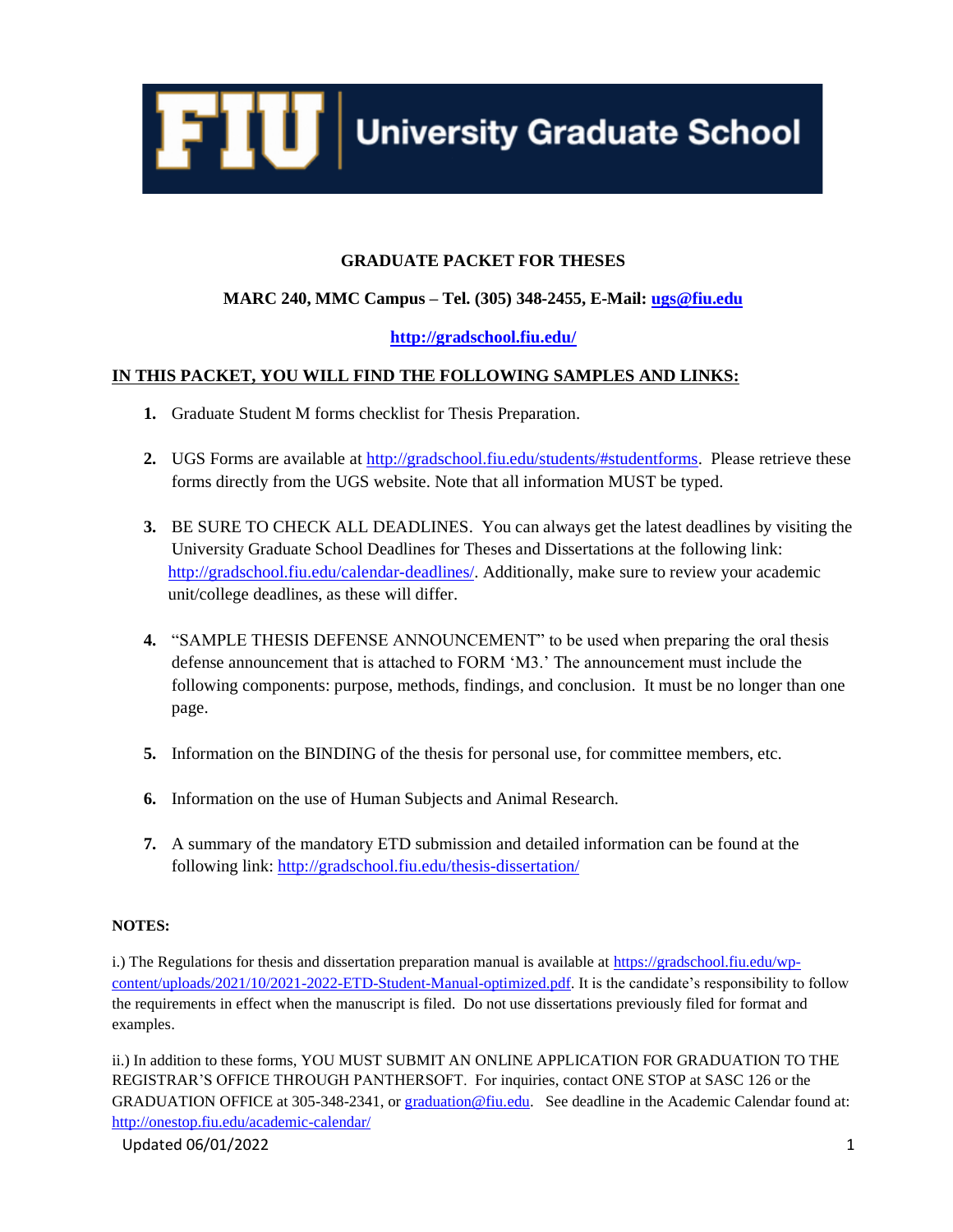## **Graduate Student M forms Checklist:**

## **<http://gradschool.fiu.edu/calendar-deadlines/>**

#### **Form M1 – Appointment of Thesis Committee**

To be submitted at the time your committee is formed but no later than 2 semesters before the anticipated graduation term.

## **Form M2 – Master's Thesis Proposal**

Attach a copy of proposal not to exceed five pages and submit no later than 1 semester before the anticipated graduation term.

#### **Form M3 – Preliminary Approval of Thesis and Request of Oral Defense**

MUST be submitted to the University Graduate School 3 WEEKS BEFORE THE DATE OF THE DEFENSE or by the deadline whichever date is the earlier. Attach a copy of the dissertation with the D5 and email the announcement in Word format to [ugs@fiu.edu.](mailto:ugs@fiu.edu) See Step-by-Step process at: [https://gradschool.fiu.edu/oraldefensesubmission/.](https://gradschool.fiu.edu/oraldefensesubmission/)

### **Final ETD Approval:**

Signed form in original ink with required documentation. See Step-by-Step process at: [http://gradschool.fiu.edu/the-final-etd-process/.](http://gradschool.fiu.edu/the-final-etd-process/)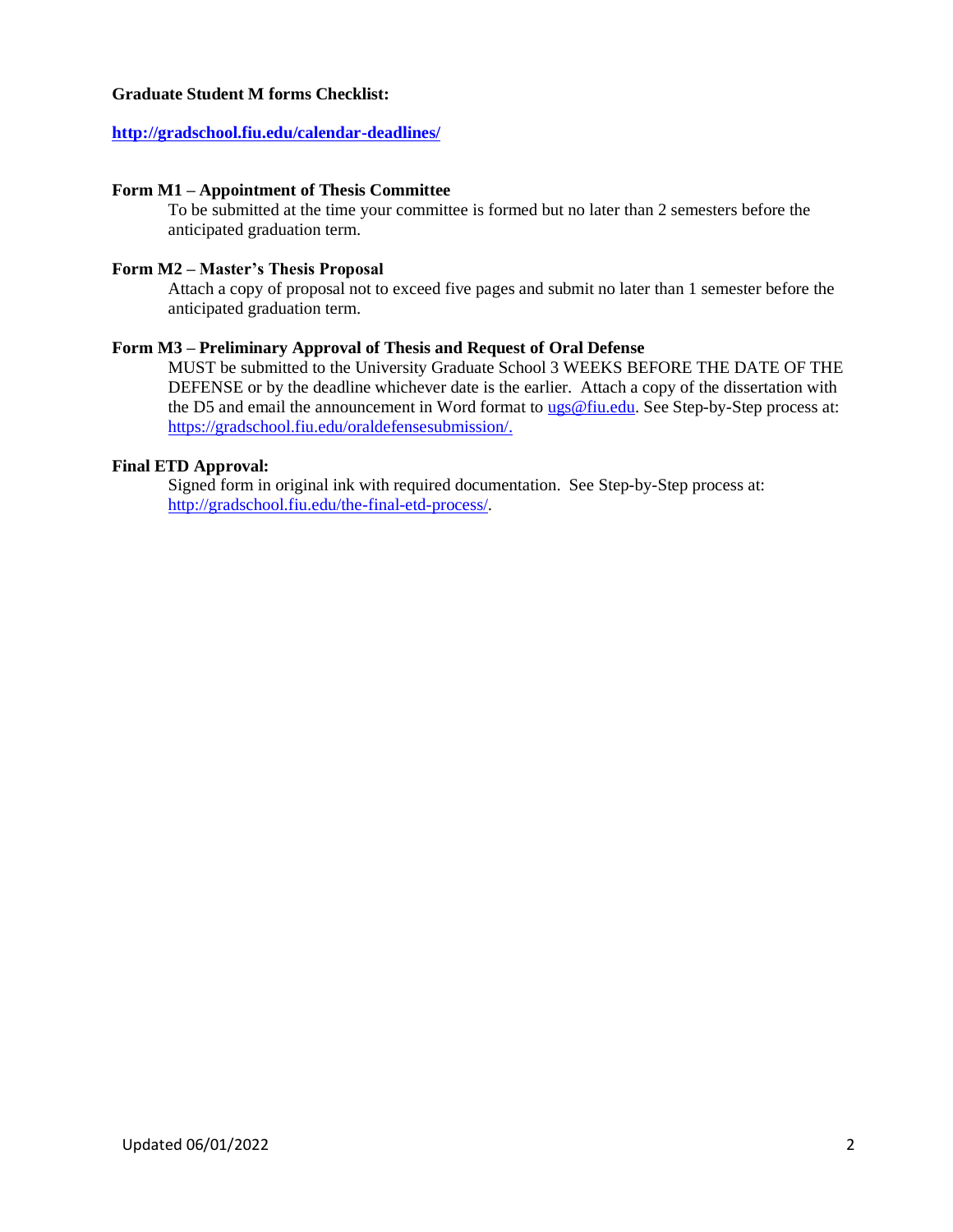#### **UNIVERSITY GRADUATE SCHOOL BULLETIN ANNOUNCEMENT**

**Florida International University**

*University Graduate School*

Master's Thesis Defense

#### **Abstract**

The Phonological Analysis of Bilingual Creole-English Speaking Children Living in South Florida

by

#### **Carolyn F. Beaubrun**

The purpose of this study was to gather normative data on the phonological system of bilingual Creole-English Speaking Haitian American children ages three and five living in south Florida and to compare their performances to already established normative data for monolingual English speaking children. Forty normally developing bilingual participants of low socio-economic groups from the North Miami and Central Miami area were chosen for this study.

Participants were tested using the Sounds-in-Words section of the Goldman-Fristoe Test of Articulation-2 and a Haitian Creole picture naming assessment with a similar format to the GFTA-2. Results indicated that the percentage of correct phonemes in Haitian Creole (M =91.59.45, SD =6.52) were not significantly different (p= .264) when compared to the percentage of correct production of the same phonemes in English (M =92.78, SD =8.16). Further analysis revealed that the accuracy of all phonemes was higher for the group of five-year-olds (M= 90.84, SD= 7.40) (p= .008) in Haitian Creole. In addition, the group of five-year-olds had higher accuracy producing English phonemes (M=90.32, SD= 5.17) compared to the performance of the group of three-year-old participants  $(M= 81.82, SD= 9.56)$  (p= .002).

These findings revealed that the pattern phonological development in bilingual Haitian American children was similar to patterns reported in other bilingual children. This information is essential for professionals who work with bilingual Haitian American children in terms of evaluation and treatment.

**Place**: MMC, HLS 335

**Department**: Communication Sciences and Disorders **Department**: Communication Sciences and Disorders **Time**: 10:30 a.m. **Major Professor**: Dr. Lemmietta McNeilly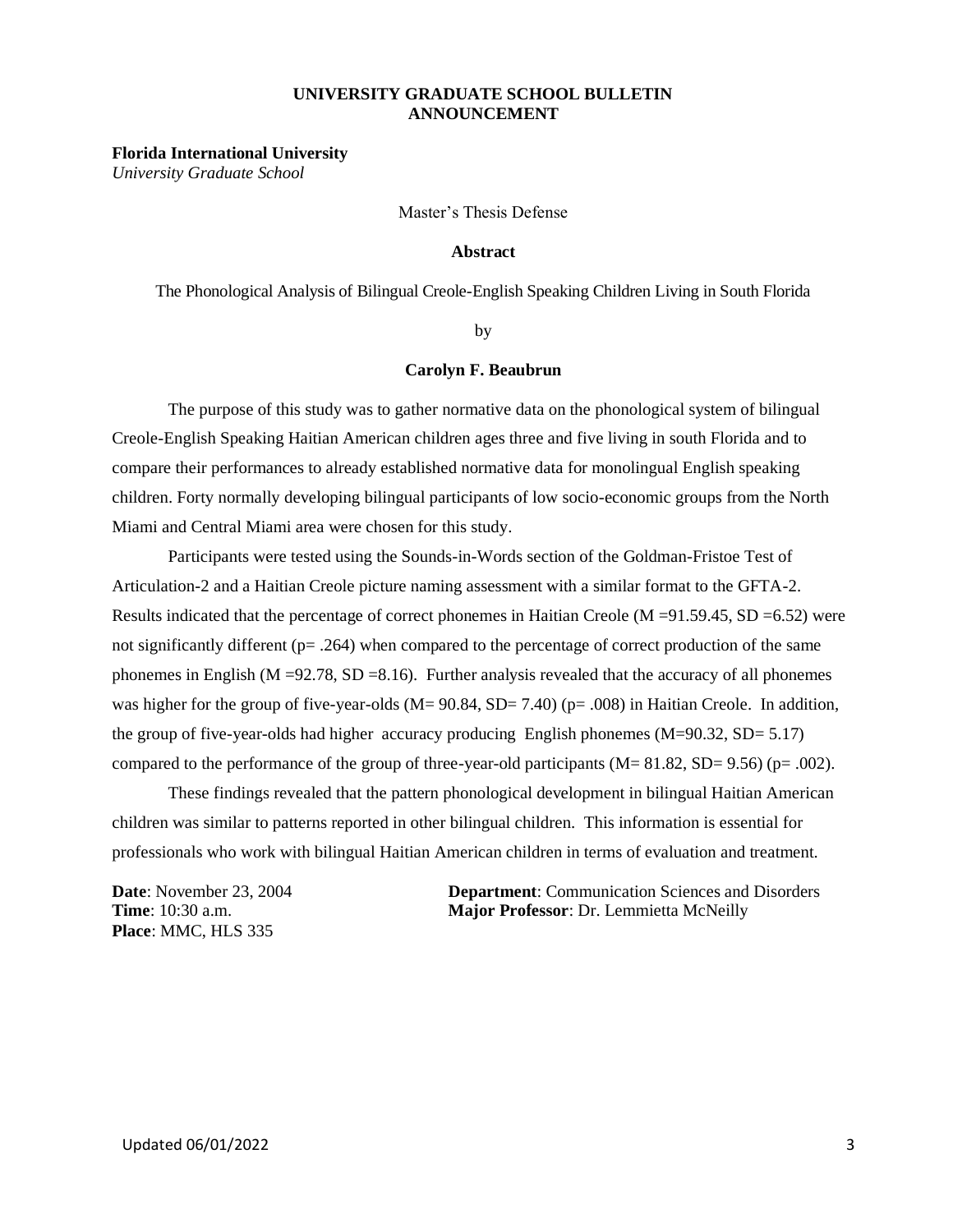### **IRB/IACUC APPROVAL**

FIU Institutional Review Board (IRB) must approve all research projects involving human subjects and the FIU Institutional Animal Care and Use Committee (IACUC) must approve all projects involving animal research conducted by anyone affiliated with the University, including graduate students, before such research begins.

 In an effort to assure compliance with these policies, we are requesting that all graduate students whose thesis or dissertation involves human subjects or animal research attach a copy of the IRB or IACUC memorandum of approval when submitting Form M2 (Master's Thesis Proposal) or Form D3 (Doctoral Dissertation Proposal) to this office. As usual the student should also include his or her proposal with the form.

 Any questions regarding IRB/ IACUC procedures should be directed to your college IRB/ IACUC representative at (305) 348-2494/ E-mail: irbiacuc@fiu.edu. Application and other materials and information can be obtained fro[m http://research.fiu.edu/irb/.](http://research.fiu.edu/irb/)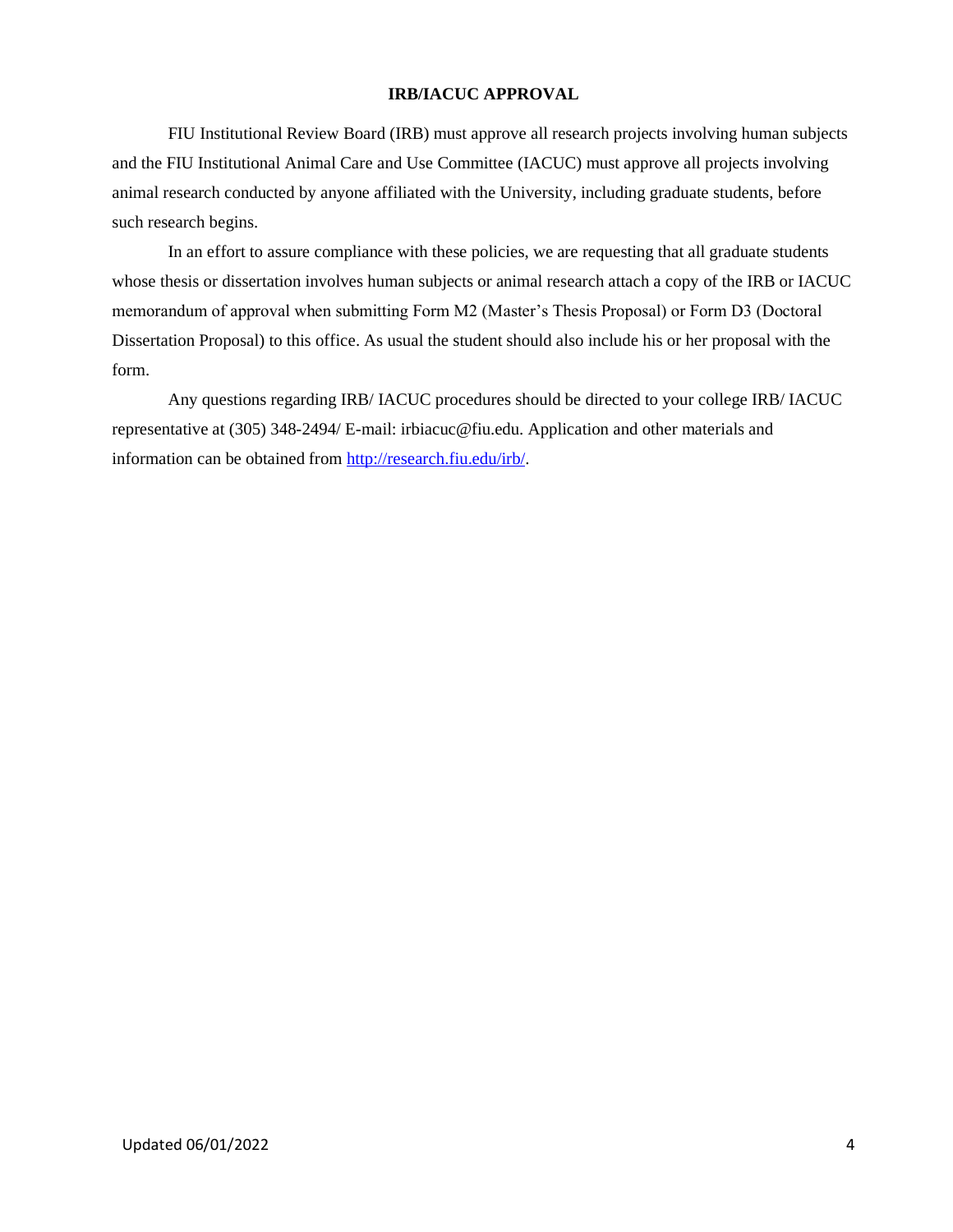## **ENROLLMENT IN THESIS OR DISSERTATION CREDIT HOURS**

A student working on a thesis needs to be continuously enrolled (including the summer term) until he or she submits the manuscript to our office for approval. Master's students need to be enrolled for at least 1 thesis credit hour.

Master's students are required to be enrolled in thesis credit hours after the University Graduate School approves the M1 and M2 until graduation.

**For Graduate Policies, please refer to<http://gradschool.fiu.edu/facultystaff/#gradpolicies>**